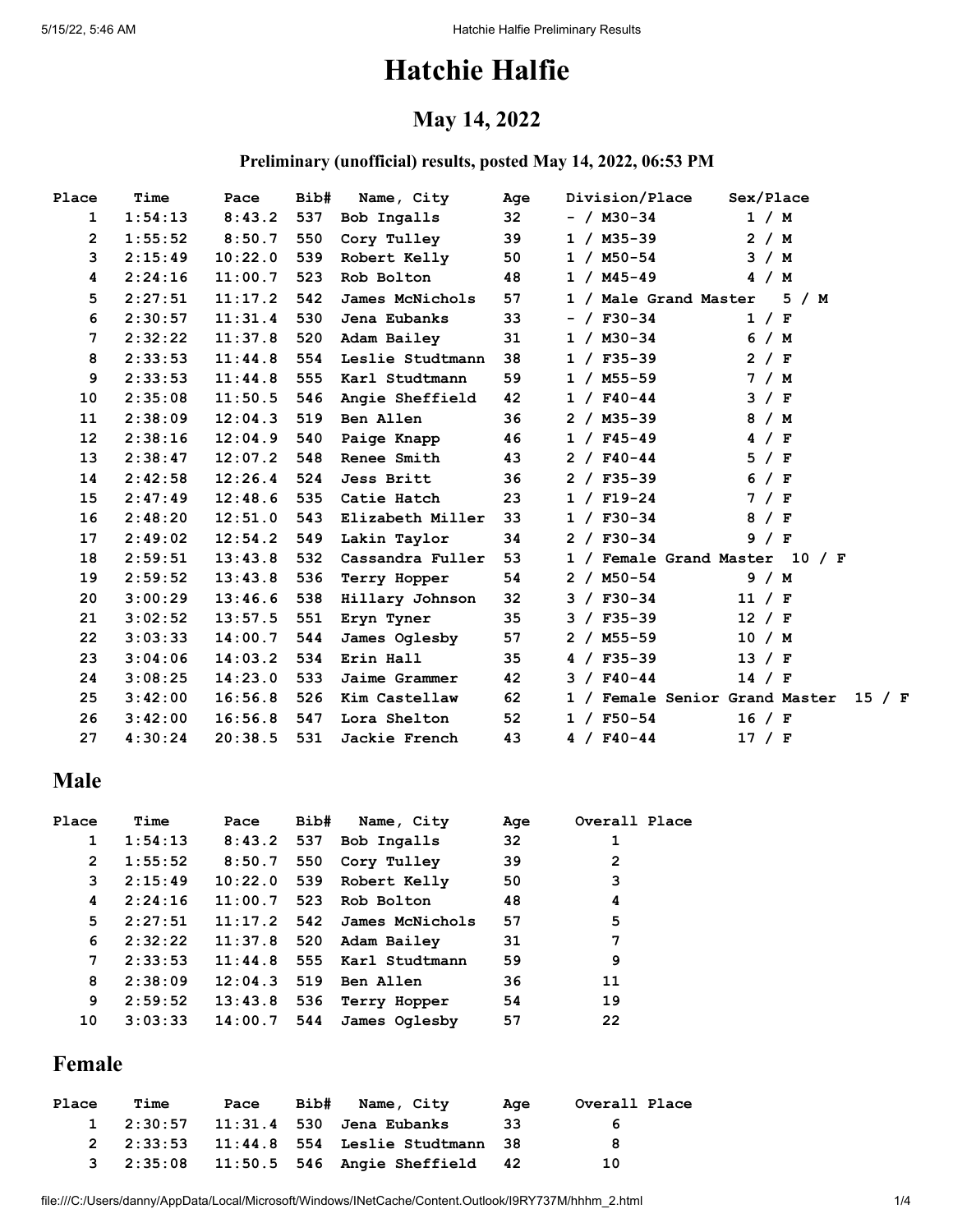| 4  | 2:38:16 | 12:04.9       | 540  | Paige Knapp          | 46 | 12 |
|----|---------|---------------|------|----------------------|----|----|
| 5  | 2:38:47 | 12:07.2       | 548  | <b>Renee Smith</b>   | 43 | 13 |
| 6  | 2:42:58 | $12:26.4$ 524 |      | Jess Britt           | 36 | 14 |
| 7  | 2:47:49 | 12:48.6       | 535  | Catie Hatch          | 23 | 15 |
| 8  | 2:48:20 | 12:51.0       | 543  | Elizabeth Miller     | 33 | 16 |
| 9  | 2:49:02 | 12:54.2       | 549  | Lakin Taylor         | 34 | 17 |
| 10 | 2:59:51 | 13:43.8       | 532  | Cassandra Fuller     | 53 | 18 |
| 11 | 3:00:29 | 13:46.6       | 538  | Hillary Johnson      | 32 | 20 |
| 12 | 3:02:52 | 13:57.5       | 551  | Eryn Tyner           | 35 | 21 |
| 13 | 3:04:06 | 14:03.2       | 534  | Erin Hall            | 35 | 23 |
| 14 | 3:08:25 | 14:23.0       | -533 | Jaime Grammer        | 42 | 24 |
| 15 | 3:42:00 | 16:56.8       | 526  | Kim Castellaw        | 62 | 25 |
| 16 | 3:42:00 | 16:56.8       | 547  | Lora Shelton         | 52 | 26 |
| 17 | 4:30:24 | 20:38.5       | 531  | <b>Jackie French</b> | 43 | 27 |
|    |         |               |      |                      |    |    |

### **Male Masters**

| Place        | <b>Time</b>       |  | Pace Bib# Name, City                    | Age | Overall Place |
|--------------|-------------------|--|-----------------------------------------|-----|---------------|
| $\mathbf{1}$ |                   |  | 2:15:49  10:22.0  539  Robert Kelly     | 50  | $\mathbf{3}$  |
| $2^{\circ}$  |                   |  | 2:24:16   11:00.7   523   Rob Bolton    | 48  | 4             |
| 3            |                   |  | $2:27:51$ $11:17.2$ 542 James McNichols | 57  | 5             |
|              |                   |  | 4 2:33:53 11:44.8 555 Karl Studtmann    | 59  | 9             |
|              | $5 \quad 2:59:52$ |  | $13:43.8$ 536 Terry Hopper              | 54  | 19            |
|              |                   |  | 6 $3:03:33$ $14:00.7$ 544 James Oglesby | 57  | -22           |

### **Female Masters**

| Place        | Time    | Pace | Bib# Name, City                   | Age | Overall Place     |
|--------------|---------|------|-----------------------------------|-----|-------------------|
| $\mathbf{1}$ | 2:35:08 |      | $11:50.5$ 546 Angie Sheffield     | 42  | 10                |
| $\mathbf{2}$ | 2:38:16 |      | $12:04.9$ 540 Paige Knapp         | 46  | $12 \overline{ }$ |
| 3            | 2:38:47 |      | $12:07.2$ 548 Renee Smith         | 43  | 13                |
| 4            | 2:59:51 |      | $13:43.8$ 532 Cassandra Fuller 53 |     | 18                |
| 5.           | 3:08:25 |      | $14:23.0$ 533 Jaime Grammer       | 42  | 24                |
| 6            | 3:42:00 |      | $16:56.8$ 526 Kim Castellaw       | 62  | 25                |
| 7            | 3:42:00 |      | $16:56.8$ 547 Lora Shelton        | 52  | 26                |
| 8            | 4:30:24 |      | $20:38.5$ 531 Jackie French       | 43  | 27                |

### **F19-24**

| Place | <b>Time</b> |  | Pace Bib# Name, City              | Age Overall Place |
|-------|-------------|--|-----------------------------------|-------------------|
|       |             |  | 1 2:47:49 12:48.6 535 Catie Hatch |                   |

#### **M30-34**

| Place | Time | Pace | Bib# Name, City                    | Aae  | Overall Place |
|-------|------|------|------------------------------------|------|---------------|
|       |      |      | $-$ 1:54:13 8:43.2 537 Bob Ingalls | -32  |               |
|       |      |      | 1 2:32:22 11:37.8 520 Adam Bailey  | - 31 | $\mathbf{z}$  |

#### **F30-34**

| Place | Time |  | Pace Bib# Name, City                      | Aae  | Overall Place |
|-------|------|--|-------------------------------------------|------|---------------|
|       |      |  | $-2:30:57$ 11:31.4 530 Jena Eubanks       | 33   | 6             |
|       |      |  | 1 2:48:20 12:51.0 543 Elizabeth Miller 33 |      | 16            |
|       |      |  | 2 2:49:02 12:54.2 549 Lakin Taylor        | -34  | 17            |
|       |      |  | 3 3:00:29 13:46.6 538 Hillary Johnson     | - 32 | -20           |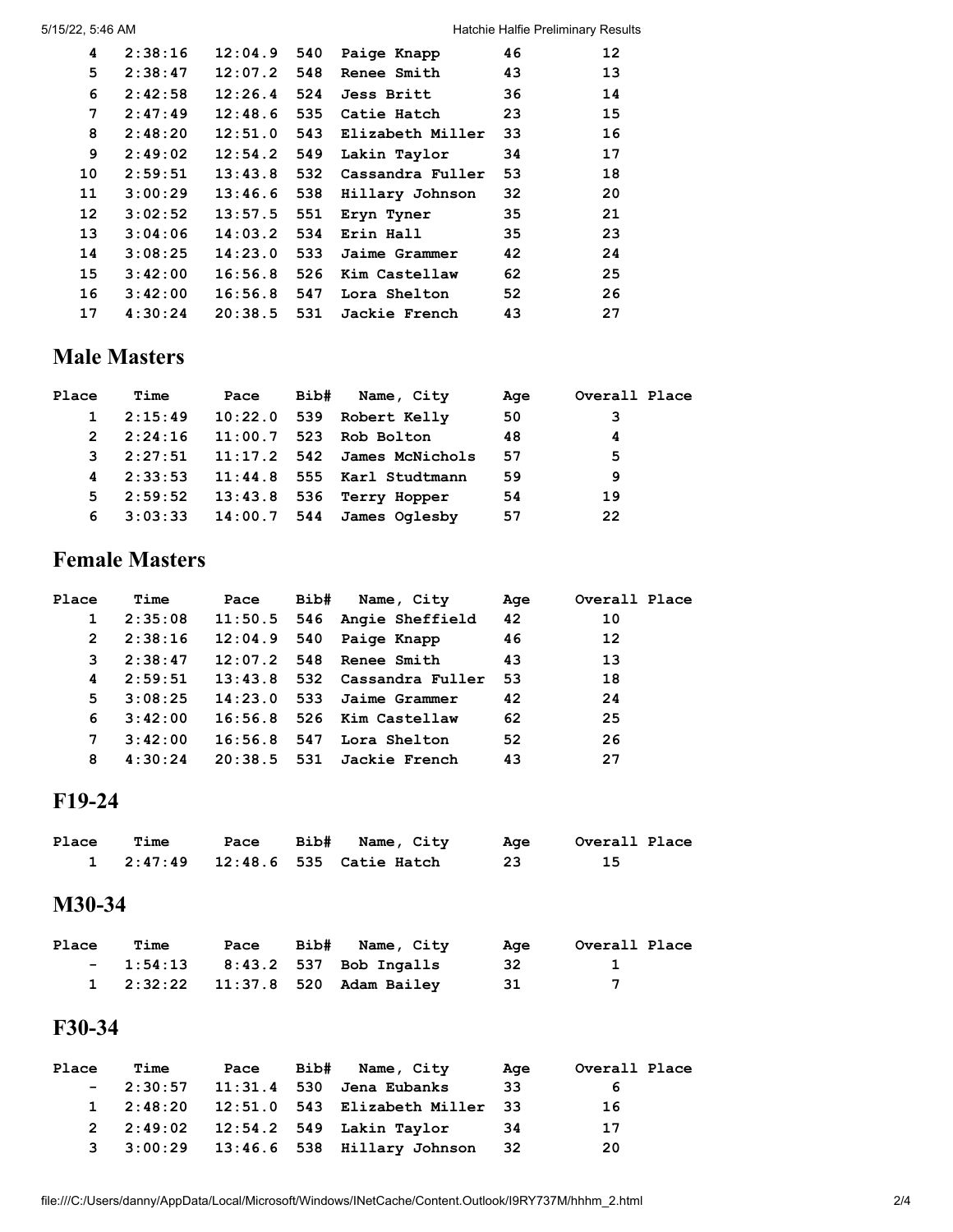#### **M35-39**

| <b>Place</b> | Time | Pace | Bib# Name, City                  | Aae  | Overall Place |  |
|--------------|------|------|----------------------------------|------|---------------|--|
|              |      |      | 1 1:55:52 8:50.7 550 Cory Tulley | -39- |               |  |
|              |      |      | 2 2:38:09 12:04.3 519 Ben Allen  | 36   | 11            |  |

#### **F35-39**

| <b>Place</b> | <b>Time</b> |  | Pace Bib# Name, City                      | Aae | Overall Place |
|--------------|-------------|--|-------------------------------------------|-----|---------------|
|              |             |  | 1 2:33:53 11:44.8 554 Leslie Studtmann 38 |     | 8             |
|              |             |  | 2 2:42:58 12:26.4 524 Jess Britt          | -36 | 14            |
|              |             |  | 3 3:02:52 13:57.5 551 Eryn Tyner          | 35. | 21            |
|              |             |  | 4 3:04:06 14:03.2 534 Erin Hall           | -35 | -23           |

#### **F40-44**

| <b>Place</b> | <b>Time</b> |  | Pace Bib# Name, City                          | Aqe | Overall Place |
|--------------|-------------|--|-----------------------------------------------|-----|---------------|
|              |             |  | 1  2:35:08  11:50.5  546  Angie Sheffield  42 |     | 10            |
|              |             |  | 2 2:38:47 12:07.2 548 Renee Smith             | 43  | 13            |
|              |             |  | 3 3:08:25 14:23.0 533 Jaime Grammer           | 42  | 24            |
|              |             |  | 4 4:30:24 20:38.5 531 Jackie French           | 43  | 27            |
|              |             |  |                                               |     |               |

#### **M45-49**

| Place | Time |  | Pace Bib# Name, City                 |     | Age Overall Place |
|-------|------|--|--------------------------------------|-----|-------------------|
|       |      |  | 1  2:24:16  11:00.7  523  Rob Bolton | -48 |                   |

#### **F45-49**

| Place | Time |  | Pace Bib# Name, City              |    | Age Overall Place |
|-------|------|--|-----------------------------------|----|-------------------|
|       |      |  | 1 2:38:16 12:04.9 540 Paige Knapp | 46 |                   |

#### **M50-54**

| Place | Time | Pace | Bib# Name, City                    | Aae  | Overall Place |  |
|-------|------|------|------------------------------------|------|---------------|--|
|       |      |      | 1 2:15:49 10:22.0 539 Robert Kelly | - 50 | - 3           |  |
|       |      |      | 2 2:59:52 13:43.8 536 Terry Hopper | -54  | 19            |  |

### **F50-54**

| Place | Time |  | Pace Bib# Name, City               | Age Overall Place |
|-------|------|--|------------------------------------|-------------------|
|       |      |  | 1 3:42:00 16:56.8 547 Lora Shelton |                   |

### **M55-59**

| Place | Time | Pace | Bib# Name, City                      | Aae | Overall Place |
|-------|------|------|--------------------------------------|-----|---------------|
|       |      |      | 1 2:33:53 11:44.8 555 Karl Studtmann | 59  |               |
|       |      |      | 2 3:03:33 14:00.7 544 James Oglesby  | 57  | -22           |

## **Male Grand Master**

| Place | Time |  | Pace Bib# Name, City                          | Age Overall Place |
|-------|------|--|-----------------------------------------------|-------------------|
|       |      |  | 1  2:27:51  11:17.2  542  James McNichols  57 |                   |

## **Female Grand Master**